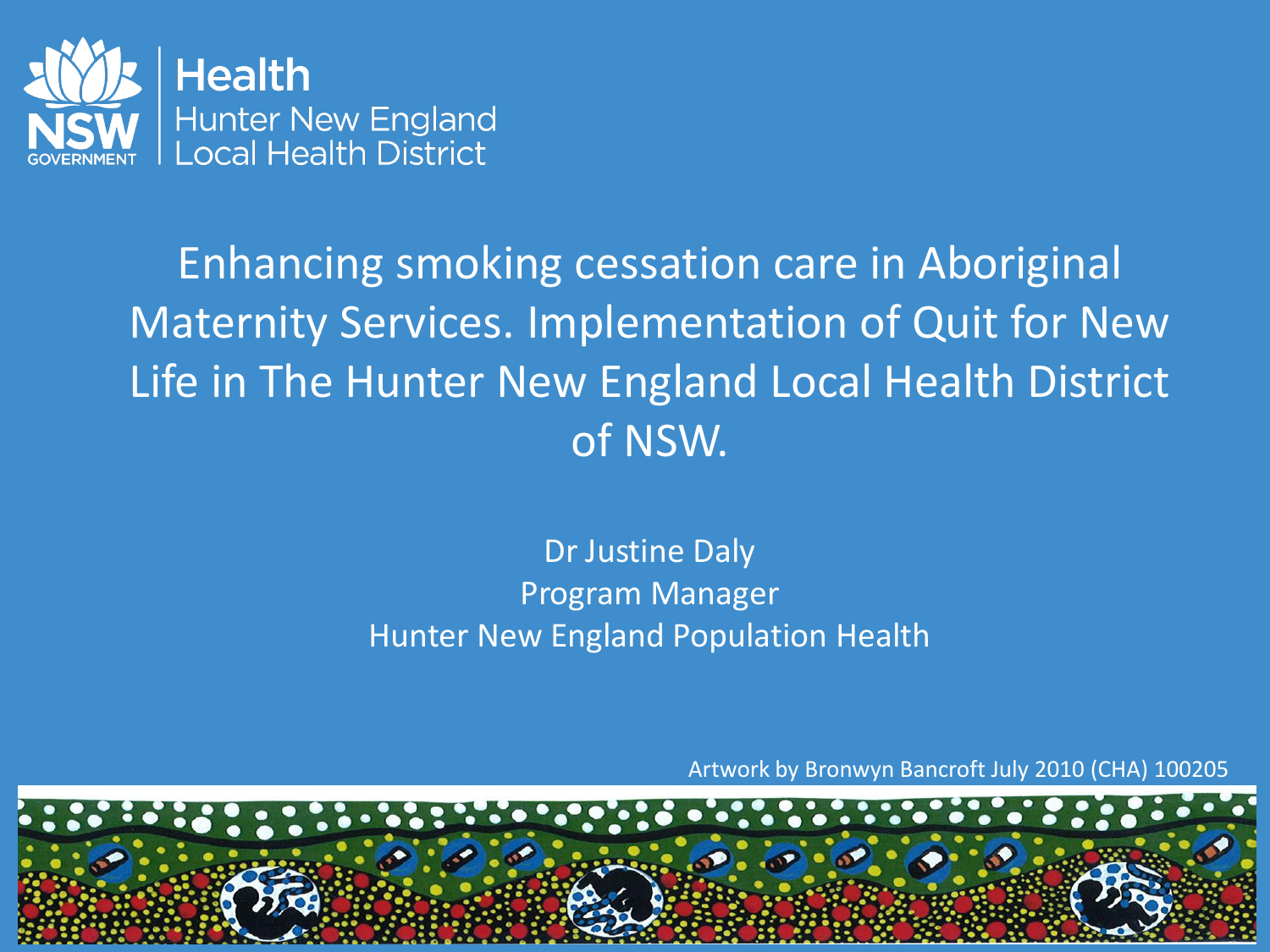

## **Hunter New England Implementation Model**

#### **1. Culturally Appropriate Model of Care**

- Developed by HNEQ4NL working group informed by client survey data and staff consultation.
- Smoking care delivery led by Aboriginal Health Workers.
- Focus on engaging clients to begin their smoking cessation journey.

#### **2. Capacity Building of existing AMIHS staff**

– Site Support Officers, staff training, resources (\$ for increased hours, CO Monitors, NRT), systems change to support best practice care.

#### **3. Direct provision of free Nicotine Replacement Therapy**

– Supported by development of clinical guideline

#### **4. Performance Monitoring and Feedback**

- Quarterly site performance reports provided to service managers and Executive Leadership Team
- Targets added to HNELHD's strategic reporting tool
- Academic detailing/reflective practice with staff

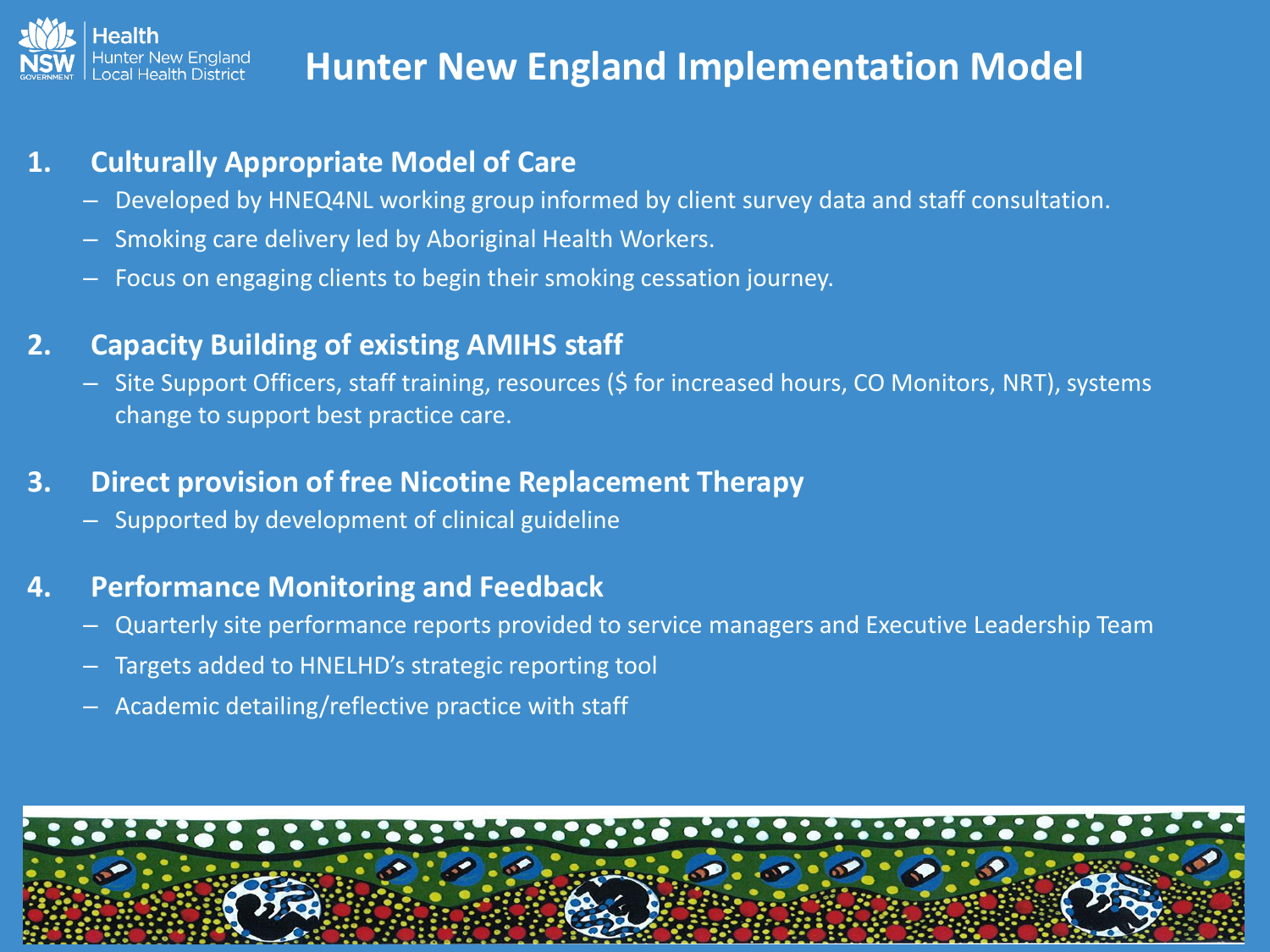

## HNE Q4NL Model of Smoking Cessation Care

• Model based on evidence and further informed by client and staff consultation.

#### **ASSESS**

- •Use CO Breath Monitor with all clients as part of routine care.
- •After taking CO reading ask;
	- $\checkmark$  Do you smoke or have you smoked in the past?
	- $\checkmark$  Does anyone in the home smoke?

#### **EXPLAIN**

- •Interpret CO Breath Monitor reading and discuss with the client.
- $\checkmark$  How to reduce CO levels to a healthy level for baby (no longer smoking).
- •Explain treatment options available to assist clients to reduce their CO readings/become smoke free.

#### **OFFER**

- •All smokers support to make changes to their smoking.
- 1. Free NRT Swap some or all cigarettes for NRT.
- 2.Behavioural support
	- Smoking management plan
	- •Quitline referral

#### **ARRANGE**

- •Quitline referral.
- •NRT following clinical guideline.
- •Follow Up support a. Develop plan
	- b. Monitor CO levels and withdrawal symptoms.
- c. Provide NRT and adjust usage/dosage where necessary.
- d. Discuss smoking at every visit.

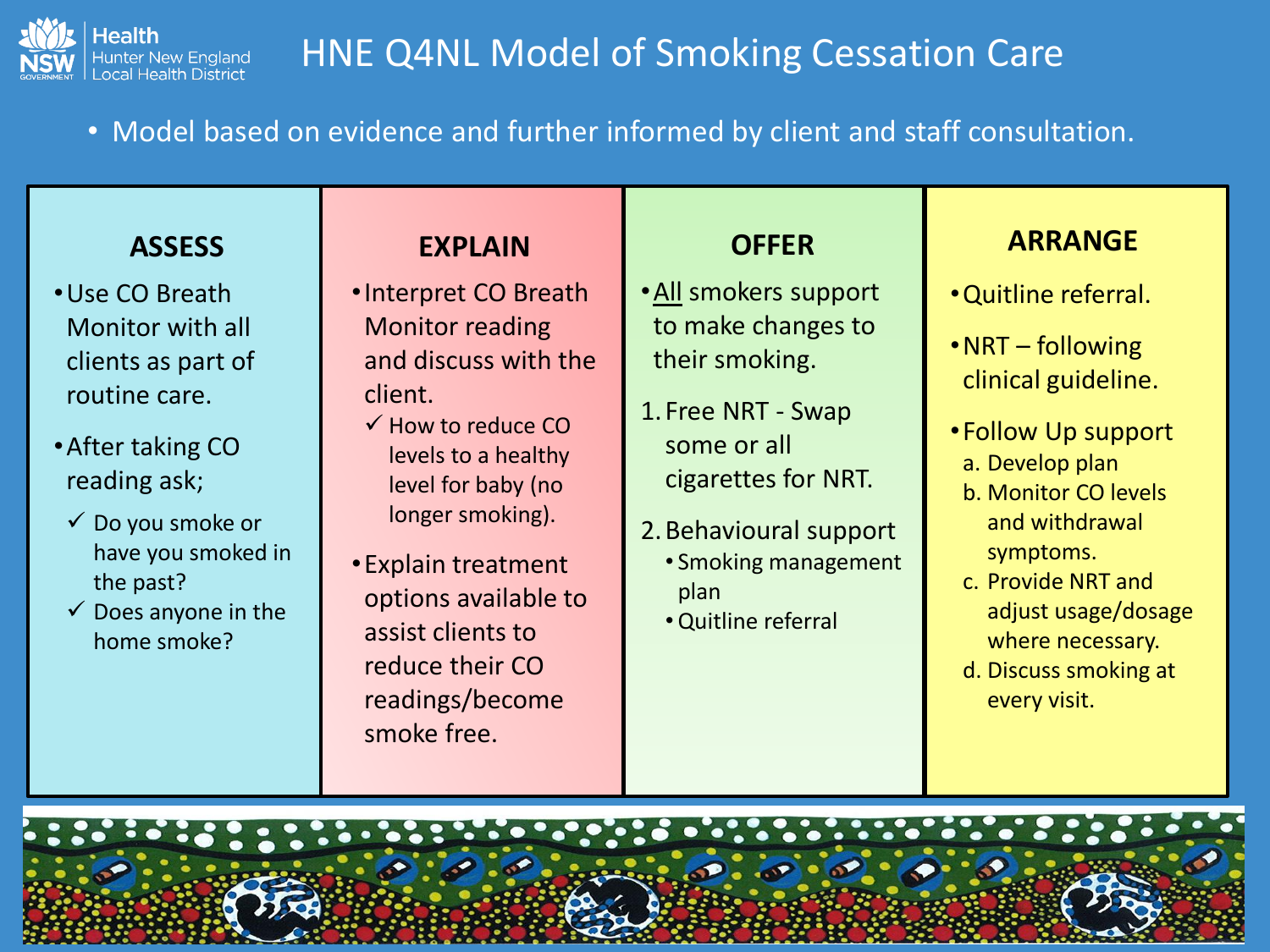

## **Outcomes**

### % smoking clients accepting Quitline, Follow Up Support and NRT Jan 2015 – Jan 2017